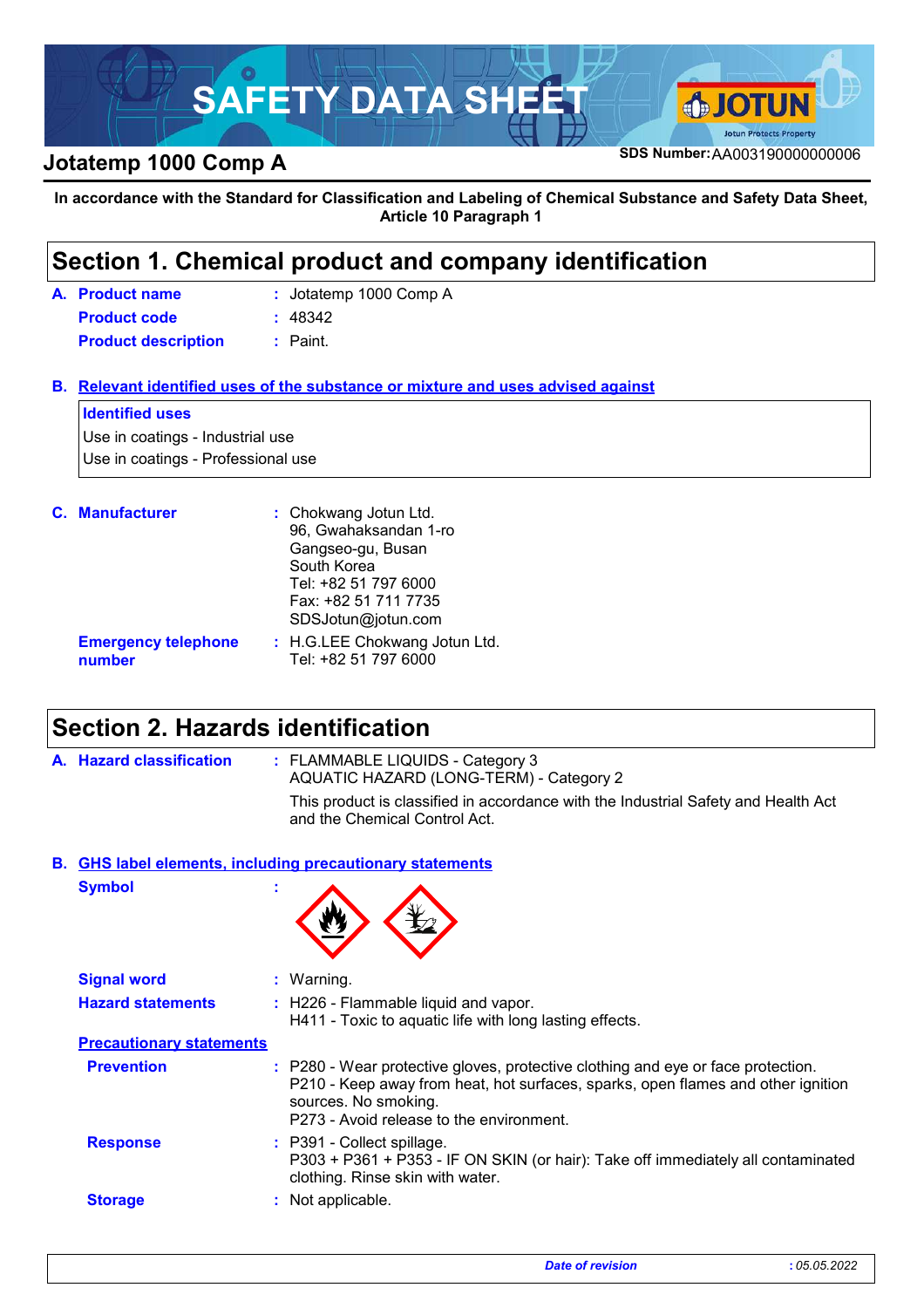### **Section 2. Hazards identification**

**Disposal :** P501 - Dispose of contents and container in accordance with all local, regional, national and international regulations.

#### **C.**

**Other hazards which do not result in classification :** None known.

### **Section 3. Composition/information on ingredients**

| <b>Substance/mixture</b> | : Mixture        |
|--------------------------|------------------|
| Other means of           | : Not available. |
| identification           |                  |

| <b>Ingredient name</b>                      | <b>Common name</b>          | <b>Identifiers</b> | $\frac{9}{6}$  |
|---------------------------------------------|-----------------------------|--------------------|----------------|
| <b>Siloxanes and Silicones, Me methoxy,</b> | Siloxanes and Silicones,    | CAS: 68037-85-4    | 215 - ≤20      |
| polymers with Me silsesquioxanes            | Me methoxy, polymers with   |                    |                |
|                                             | Me silsesquioxanes          |                    |                |
| trizinc bis(orthophosphate)                 | trizinc bis(orthophosphate) | CAS: 7779-90-0     | 1≥10 - ≤15     |
| talc (non-asbestos form)                    | talc (non-asbestos form)    | CAS: 14807-96-6    | $\geq 10 - 15$ |
| glass, oxide, chemicals                     | glass, oxide, chemicals     | CAS: 65997-17-3    | $\geq 10 - 15$ |
| xylene                                      | xylene                      | CAS: 1330-20-7     | < 7.5          |
| dipropylene glycol methyl ether             | dipropylene glycol methyl   | CAS: 34590-94-8    | 5≤             |
|                                             | ether                       |                    |                |
| zeolite                                     | zeolite                     | CAS: 1318-02-1     | ՝≤3            |
| ethylbenzene                                | ethylbenzene                | CAS: 100-41-4      | ≤3             |
| 2-butoxyethanol                             | 2-butoxyethanol             | CAS: 111-76-2      | < 2.5          |
| methanol                                    | Methyl alcohol              | CAS: 67-56-1       | ≤0.3           |

**There are no additional ingredients present which, within the current knowledge of the supplier and in the concentrations applicable, are classified as hazardous to health or the environment and hence require reporting in this section.**

**Occupational exposure limits, if available, are listed in Section 8.**

### **Section 4. First aid measures**

| A. Eye contact         | : Immediately flush eyes with plenty of water, occasionally lifting the upper and lower<br>eyelids. Check for and remove any contact lenses. Continue to rinse for at least 10<br>minutes. Get medical attention if irritation occurs.                                                                                                                                                                                                                                                                                                                                                                                                                                                       |
|------------------------|----------------------------------------------------------------------------------------------------------------------------------------------------------------------------------------------------------------------------------------------------------------------------------------------------------------------------------------------------------------------------------------------------------------------------------------------------------------------------------------------------------------------------------------------------------------------------------------------------------------------------------------------------------------------------------------------|
| <b>B.</b> Skin contact | : Flush contaminated skin with plenty of water. Remove contaminated clothing and<br>shoes. Get medical attention if symptoms occur. Wash clothing before reuse.<br>Clean shoes thoroughly before reuse.                                                                                                                                                                                                                                                                                                                                                                                                                                                                                      |
| <b>C.</b> Inhalation   | : Remove victim to fresh air and keep at rest in a position comfortable for breathing.<br>If not breathing, if breathing is irregular or if respiratory arrest occurs, provide<br>artificial respiration or oxygen by trained personnel. It may be dangerous to the<br>person providing aid to give mouth-to-mouth resuscitation. Get medical attention if<br>adverse health effects persist or are severe. If unconscious, place in recovery<br>position and get medical attention immediately. Maintain an open airway. Loosen<br>tight clothing such as a collar, tie, belt or waistband.                                                                                                 |
| <b>D.</b> Ingestion    | : Wash out mouth with water. Remove dentures if any. If material has been<br>swallowed and the exposed person is conscious, give small quantities of water to<br>drink. Stop if the exposed person feels sick as vomiting may be dangerous. Do not<br>induce vomiting unless directed to do so by medical personnel. If vomiting occurs,<br>the head should be kept low so that vomit does not enter the lungs. Get medical<br>attention if adverse health effects persist or are severe. Never give anything by<br>mouth to an unconscious person. If unconscious, place in recovery position and get<br>medical attention immediately. Maintain an open airway. Loosen tight clothing such |
|                        | :05.05.2022<br><b>Date of revision</b>                                                                                                                                                                                                                                                                                                                                                                                                                                                                                                                                                                                                                                                       |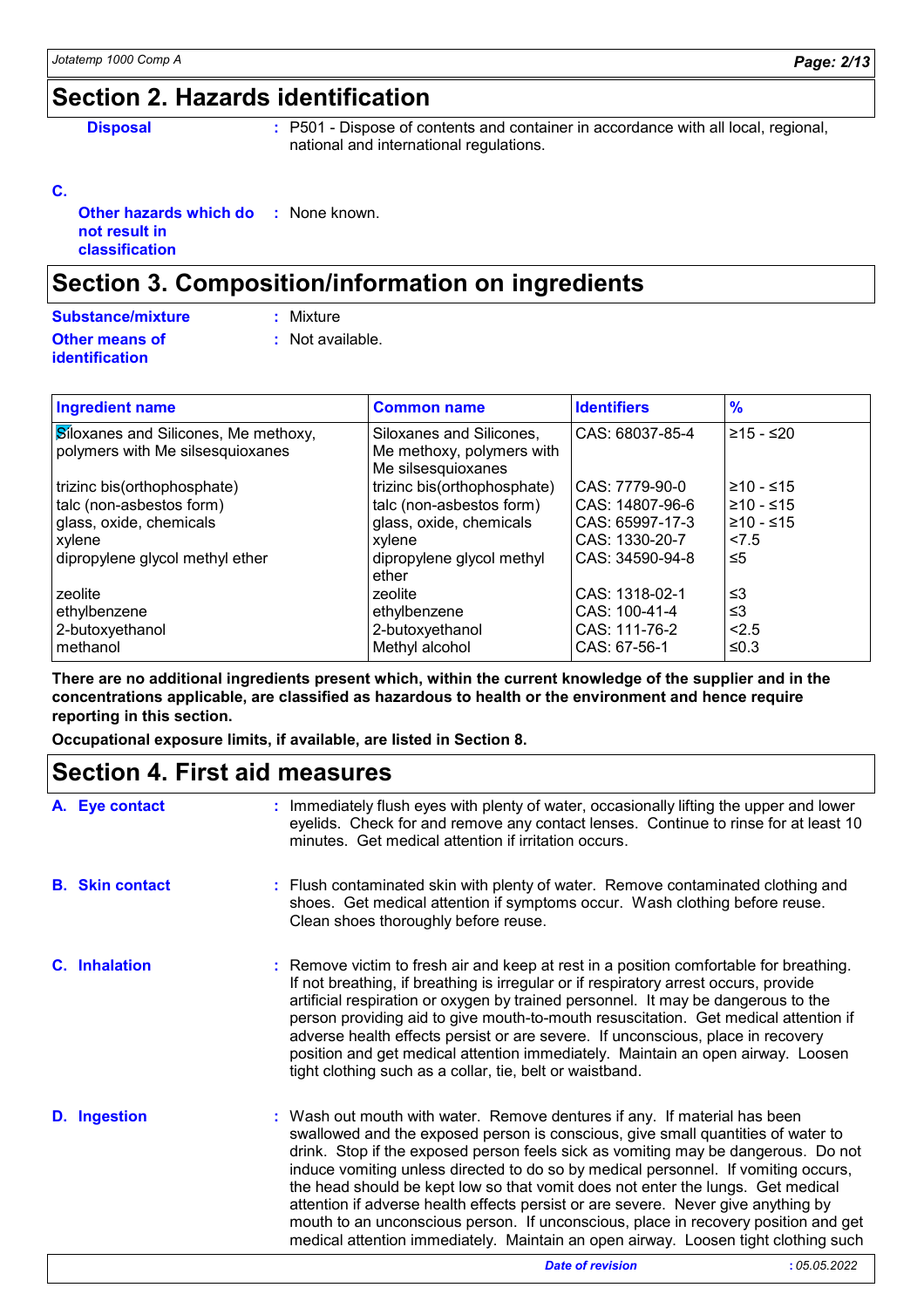### **Section 4. First aid measures**

as a collar, tie, belt or waistband.

| E. Notes to physician             | : Treat symptomatically. Contact poison treatment specialist immediately if large<br>quantities have been ingested or inhaled.                                              |
|-----------------------------------|-----------------------------------------------------------------------------------------------------------------------------------------------------------------------------|
| <b>Specific treatments</b>        | : No specific treatment.                                                                                                                                                    |
| <b>Protection of first-aiders</b> | No action shall be taken involving any personal risk or without suitable training. It<br>may be dangerous to the person providing aid to give mouth-to-mouth resuscitation. |

**See toxicological information (Section 11)**

### **Section 5. Fire-fighting measures**

| A. Extinguishing media                                          |                                                                                                                                                                                                                                                                                                                                                                                                                                 |
|-----------------------------------------------------------------|---------------------------------------------------------------------------------------------------------------------------------------------------------------------------------------------------------------------------------------------------------------------------------------------------------------------------------------------------------------------------------------------------------------------------------|
| <b>Suitable extinguishing</b><br>media                          | : Use dry chemical, $CO2$ , water spray (fog) or foam.                                                                                                                                                                                                                                                                                                                                                                          |
| <b>Unsuitable</b><br>extinguishing media                        | : Do not use water jet.                                                                                                                                                                                                                                                                                                                                                                                                         |
| <b>B.</b> Specific hazards arising<br>from the chemical         | : Flammable liquid and vapor. Runoff to sewer may create fire or explosion hazard.<br>In a fire or if heated, a pressure increase will occur and the container may burst, with<br>the risk of a subsequent explosion. This material is toxic to aquatic life with long<br>lasting effects. Fire water contaminated with this material must be contained and<br>prevented from being discharged to any waterway, sewer or drain. |
| <b>Hazardous thermal</b><br>decomposition products              | $\beta$ ecomposition products may include the following materials:<br>carbon dioxide<br>carbon monoxide<br>phosphorus oxides<br>halogenated compounds<br>metal oxide/oxides                                                                                                                                                                                                                                                     |
| <b>C.</b> Special protective<br>equipment for fire-<br>fighters | : Fire-fighters should wear appropriate protective equipment and self-contained<br>breathing apparatus (SCBA) with a full face-piece operated in positive pressure<br>mode.                                                                                                                                                                                                                                                     |
| <b>Special precautions for</b><br>fire-fighters                 | : Promptly isolate the scene by removing all persons from the vicinity of the incident if<br>there is a fire. No action shall be taken involving any personal risk or without<br>suitable training. Move containers from fire area if this can be done without risk.<br>Use water spray to keep fire-exposed containers cool.                                                                                                   |

### **Section 6. Accidental release measures**

**Personal precautions, A. protective equipment and emergency procedures :** No action shall be taken involving any personal risk or without suitable training. Evacuate surrounding areas. Keep unnecessary and unprotected personnel from entering. Do not touch or walk through spilled material. Shut off all ignition sources. No flares, smoking or flames in hazard area. Avoid breathing vapor or mist. Provide adequate ventilation. Wear appropriate respirator when ventilation is inadequate. Put on appropriate personal protective equipment.

**Environmental B. precautions :** Avoid dispersal of spilled material and runoff and contact with soil, waterways, drains and sewers. Inform the relevant authorities if the product has caused environmental pollution (sewers, waterways, soil or air). Water polluting material. May be harmful to the environment if released in large quantities. Collect spillage.

### **Methods and materials for containment and cleaning up C.**

Stop leak if without risk. Move containers from spill area. Use spark-proof tools and explosion-proof equipment. Dilute with water and mop up if water-soluble. Alternatively, or if water-insoluble, absorb with an inert dry material and place in an appropriate waste disposal container. Dispose of via a licensed waste disposal contractor. **Small spill :**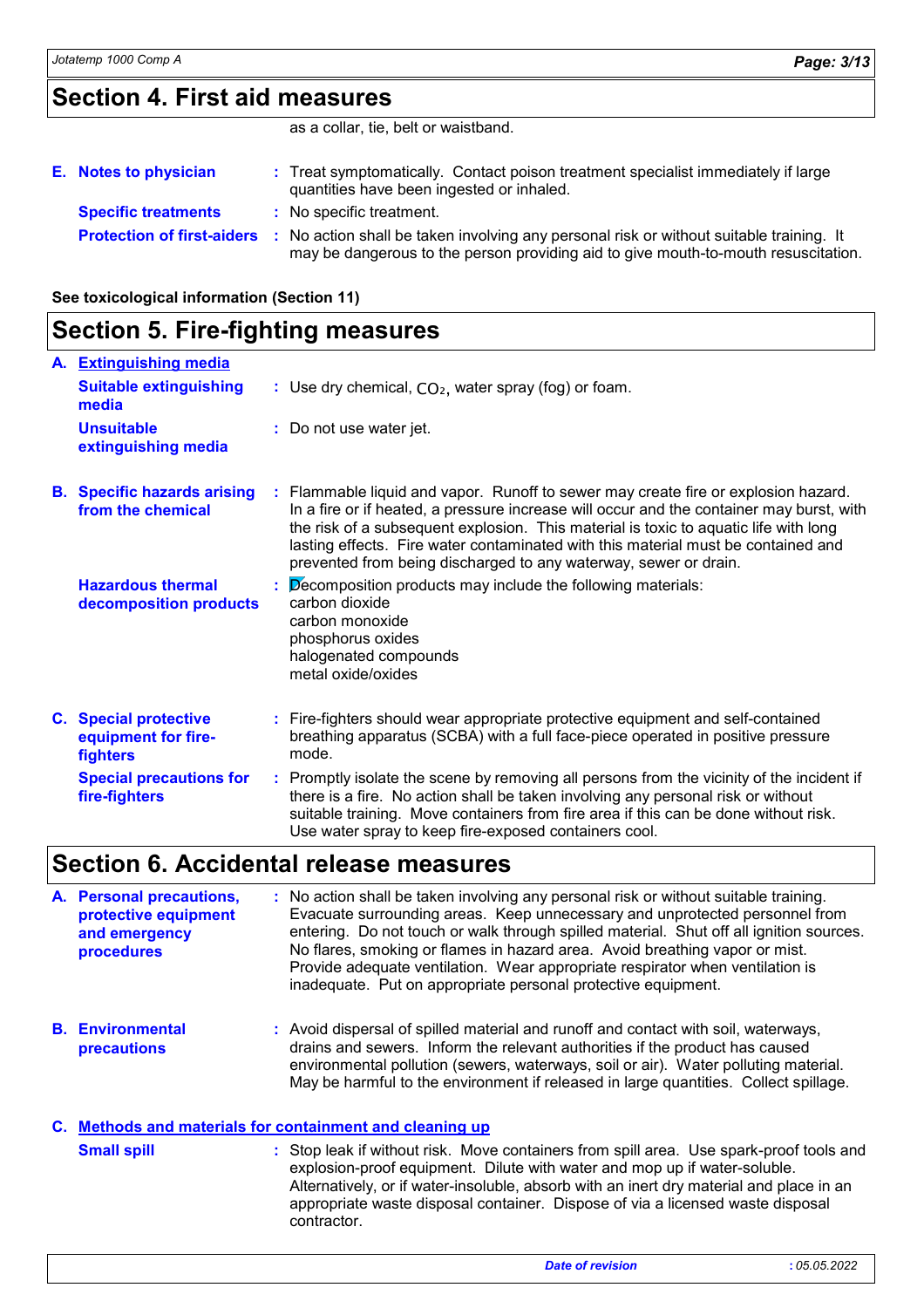### **Section 6. Accidental release measures**

| <b>Large spill</b> | : Stop leak if without risk. Move containers from spill area. Use spark-proof tools and<br>explosion-proof equipment. Approach release from upwind. Prevent entry into<br>sewers, water courses, basements or confined areas. Wash spillages into an<br>effluent treatment plant or proceed as follows. Contain and collect spillage with non-<br>combustible, absorbent material e.g. sand, earth, vermiculite or diatomaceous earth<br>and place in container for disposal according to local regulations (see Section 13).<br>Dispose of via a licensed waste disposal contractor. Contaminated absorbent |
|--------------------|--------------------------------------------------------------------------------------------------------------------------------------------------------------------------------------------------------------------------------------------------------------------------------------------------------------------------------------------------------------------------------------------------------------------------------------------------------------------------------------------------------------------------------------------------------------------------------------------------------------|
|                    | material may pose the same hazard as the spilled product. Note: see Section 1 for                                                                                                                                                                                                                                                                                                                                                                                                                                                                                                                            |
|                    | emergency contact information and Section 13 for waste disposal.                                                                                                                                                                                                                                                                                                                                                                                                                                                                                                                                             |

# **Section 7. Handling and storage**

| A. Precautions for safe handling                                             |                                                                                                                                                                                                                                                                                                                                                                                                                                                                                                                                                                                                                                                                                                                                                                                                                                                                                                    |  |
|------------------------------------------------------------------------------|----------------------------------------------------------------------------------------------------------------------------------------------------------------------------------------------------------------------------------------------------------------------------------------------------------------------------------------------------------------------------------------------------------------------------------------------------------------------------------------------------------------------------------------------------------------------------------------------------------------------------------------------------------------------------------------------------------------------------------------------------------------------------------------------------------------------------------------------------------------------------------------------------|--|
| <b>Protective measures</b>                                                   | : Put on appropriate personal protective equipment (see Section 8). Do not ingest.<br>Avoid contact with eyes, skin and clothing. Avoid breathing vapor or mist. Avoid<br>release to the environment. Use only with adequate ventilation. Wear appropriate<br>respirator when ventilation is inadequate. Do not enter storage areas and confined<br>spaces unless adequately ventilated. Keep in the original container or an approved<br>alternative made from a compatible material, kept tightly closed when not in use.<br>Store and use away from heat, sparks, open flame or any other ignition source. Use<br>explosion-proof electrical (ventilating, lighting and material handling) equipment.<br>Use only non-sparking tools. Take precautionary measures against electrostatic<br>discharges. Empty containers retain product residue and can be hazardous. Do not<br>reuse container. |  |
| <b>Advice on general</b><br>occupational hygiene                             | : Eating, drinking and smoking should be prohibited in areas where this material is<br>handled, stored and processed. Workers should wash hands and face before<br>eating, drinking and smoking. Remove contaminated clothing and protective<br>equipment before entering eating areas. See also Section 8 for additional<br>information on hygiene measures.                                                                                                                                                                                                                                                                                                                                                                                                                                                                                                                                      |  |
|                                                                              | Any gas developed during storage will remain in the container when the temperature<br>is decreased. To avoid splash of paint/thinner when opening the containers release<br>pressure by making a small hole in the plastic seal in the center of the lid.                                                                                                                                                                                                                                                                                                                                                                                                                                                                                                                                                                                                                                          |  |
| <b>B.</b> Conditions for safe<br>storage, including any<br>incompatibilities | : Store in accordance with local regulations. Store in a segregated and approved<br>area. Store in original container protected from direct sunlight in a dry, cool and well-<br>ventilated area, away from incompatible materials (see Section 10) and food and<br>drink. Eliminate all ignition sources. Separate from oxidizing materials. Keep<br>container tightly closed and sealed until ready for use. Containers that have been<br>opened must be carefully resealed and kept upright to prevent leakage. Do not<br>store in unlabeled containers. Use appropriate containment to avoid environmental<br>contamination. See Section 10 for incompatible materials before handling or use.                                                                                                                                                                                                 |  |

### **Section 8. Exposure controls/personal protection**

#### **A. Control parameters**

### **Occupational exposure limits**

| <b>Ingredient name</b>          | <b>Exposure limits</b>                                           |
|---------------------------------|------------------------------------------------------------------|
| talc (non-asbestos form)        | Ministry of Employment and Labor<br>(Republic of Korea, 1/2020). |
|                                 | TWA: 3 mg/m <sup>3</sup> 8 hours. Form: Respirable               |
|                                 | fraction                                                         |
|                                 | TWA: 6 mg/m <sup>3</sup> 8 hours.                                |
| glass, oxide, chemicals         | Ministry of Employment and Labor                                 |
|                                 | (Republic of Korea, 1/2020).                                     |
|                                 | TWA: 10 mg/m <sup>3</sup> 8 hours. Form: fibers                  |
| xylene                          | Ministry of Employment and Labor                                 |
|                                 | (Republic of Korea, 1/2020).                                     |
|                                 | STEL: 150 ppm 15 minutes.                                        |
|                                 | TWA: 100 ppm 8 hours.                                            |
| dipropylene glycol methyl ether | Ministry of Employment and Labor                                 |
|                                 | <b>Date of revision</b><br>:05.05.2022                           |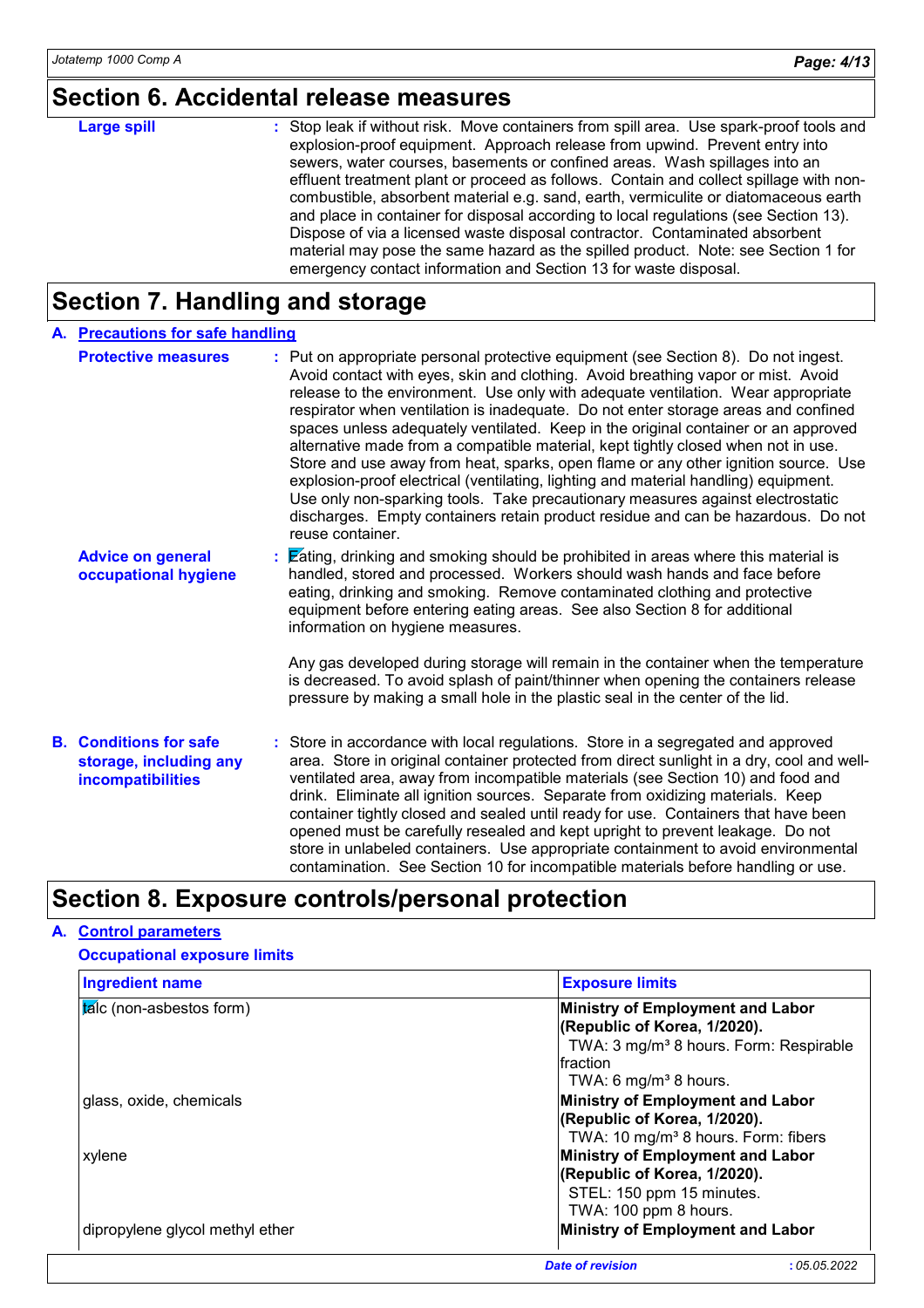# **Section 8. Exposure controls/personal protection**

|                 | (Republic of Korea, 1/2020). Absorbed              |
|-----------------|----------------------------------------------------|
|                 | through skin.                                      |
|                 | STEL: 150 ppm 15 minutes.                          |
|                 | TWA: 100 ppm 8 hours.                              |
| zeolite         | <b>ACGIH TLV (United States, 1/2021).</b>          |
|                 | TWA: 1 mg/m <sup>3</sup> 8 hours. Form: Respirable |
|                 | Ifraction                                          |
| ethylbenzene    | <b>Ministry of Employment and Labor</b>            |
|                 | (Republic of Korea, 1/2020).                       |
|                 | STEL: 125 ppm 15 minutes.                          |
|                 | TWA: 100 ppm 8 hours.                              |
| 2-butoxyethanol | <b>Ministry of Employment and Labor</b>            |
|                 | (Republic of Korea, 1/2020). Absorbed              |
|                 | through skin.                                      |
|                 | TWA: 20 ppm 8 hours.                               |
| Methyl alcohol  | <b>Ministry of Employment and Labor</b>            |
|                 | (Republic of Korea, 1/2020). Absorbed              |
|                 | through skin.                                      |
|                 | STEL: 250 ppm 15 minutes.                          |
|                 | TWA: 200 ppm 8 hours.                              |
|                 |                                                    |

| <b>B.</b> Appropriate engineering<br><b>controls</b> | : Use only with adequate ventilation. Use process enclosures, local exhaust<br>ventilation or other engineering controls to keep worker exposure to airborne<br>contaminants below any recommended or statutory limits. The engineering controls<br>also need to keep gas, vapor or dust concentrations below any lower explosive<br>limits. Use explosion-proof ventilation equipment.                                                                                                                                                                                                                                                                                                                                                                                                                                                                                                                                                                                                                                                                                                                                                                                                           |
|------------------------------------------------------|---------------------------------------------------------------------------------------------------------------------------------------------------------------------------------------------------------------------------------------------------------------------------------------------------------------------------------------------------------------------------------------------------------------------------------------------------------------------------------------------------------------------------------------------------------------------------------------------------------------------------------------------------------------------------------------------------------------------------------------------------------------------------------------------------------------------------------------------------------------------------------------------------------------------------------------------------------------------------------------------------------------------------------------------------------------------------------------------------------------------------------------------------------------------------------------------------|
| <b>Environmental</b><br>exposure controls            | : Emissions from ventilation or work process equipment should be checked to ensure<br>they comply with the requirements of environmental protection legislation. In some<br>cases, fume scrubbers, filters or engineering modifications to the process<br>equipment will be necessary to reduce emissions to acceptable levels.                                                                                                                                                                                                                                                                                                                                                                                                                                                                                                                                                                                                                                                                                                                                                                                                                                                                   |
| C. Personal protective equipment                     |                                                                                                                                                                                                                                                                                                                                                                                                                                                                                                                                                                                                                                                                                                                                                                                                                                                                                                                                                                                                                                                                                                                                                                                                   |
| <b>Respiratory protection</b>                        | : If workers are exposed to concentrations above the exposure limit, they must use<br>appropriate, certified respirators. Use respiratory mask with charcoal and dust filter<br>when spraying this product(as filter combination A2-P2 or NIOSH-approved P95). In<br>confined spaces, use compressed-air or fresh-air respiratory equipment. When use<br>of roller or brush, consider use of charcoalfilter.                                                                                                                                                                                                                                                                                                                                                                                                                                                                                                                                                                                                                                                                                                                                                                                      |
| <b>Eye protection</b>                                | : Use safety eyewear designed to protect against splash of liquids.                                                                                                                                                                                                                                                                                                                                                                                                                                                                                                                                                                                                                                                                                                                                                                                                                                                                                                                                                                                                                                                                                                                               |
| <b>Hand protection</b>                               | There is no one glove material or combination of materials that will give unlimited<br>resistance to any individual or combination of chemicals.<br>The breakthrough time must be greater than the end use time of the product.<br>The instructions and information provided by the glove manufacturer on use,<br>storage, maintenance and replacement must be followed.<br>Gloves should be replaced regularly and if there is any sign of damage to the glove<br>material.<br>Always ensure that gloves are free from defects and that they are stored and used<br>correctly.<br>The performance or effectiveness of the glove may be reduced by physical/chemical<br>damage and poor maintenance.<br>Barrier creams may help to protect the exposed areas of the skin but should not be<br>applied once exposure has occurred.<br>Wear suitable gloves tested to $EN374$ .<br>Recommended, gloves(breakthrough time) > 8 hours: fluor rubber, Teflon, butyl<br>rubber, Viton®, Saranex, 4H, nitrile rubber, polyvinyl alcohol (PVA)<br>May be used, gloves(breakthrough time) 4 - 8 hours: neoprene, PVC<br>For right choice of glove materials, with focus on chemical resistance and time of |
|                                                      | penetration, seek advice by the supplier of chemical resistant gloves.                                                                                                                                                                                                                                                                                                                                                                                                                                                                                                                                                                                                                                                                                                                                                                                                                                                                                                                                                                                                                                                                                                                            |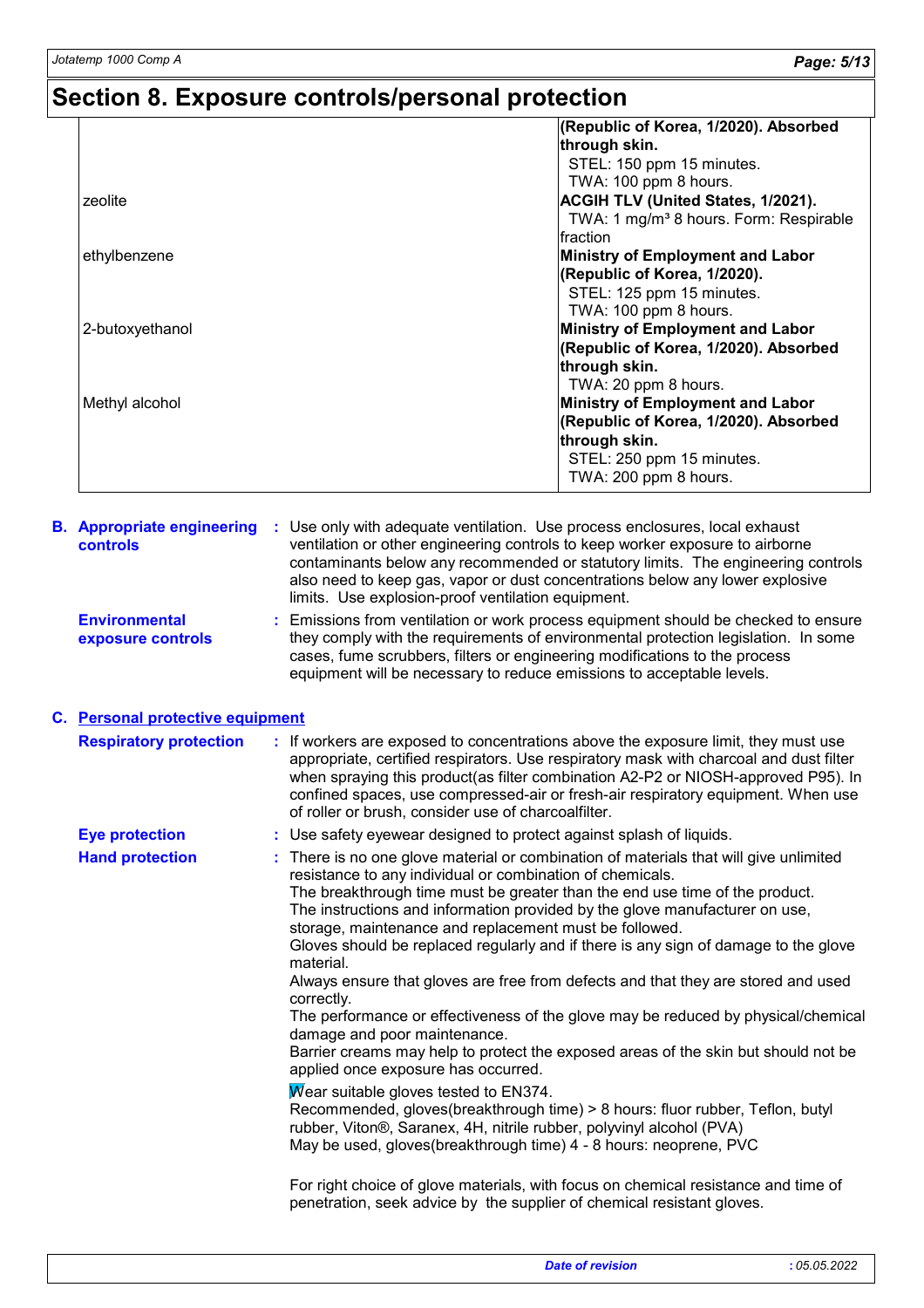### **Section 8. Exposure controls/personal protection**

|                         | The user must check that the final choice of type of glove selected for handling this<br>product is the most appropriate and takes into account the particular conditions of<br>use, as included in the user's risk assessment.                                                                                                                                                                                               |
|-------------------------|-------------------------------------------------------------------------------------------------------------------------------------------------------------------------------------------------------------------------------------------------------------------------------------------------------------------------------------------------------------------------------------------------------------------------------|
| <b>Body protection</b>  | : Personal protective equipment for the body should be selected based on the task<br>being performed and the risks involved and should be approved by a specialist<br>before handling this product. When there is a risk of ignition from static electricity,<br>wear anti-static protective clothing. For the greatest protection from static<br>discharges, clothing should include anti-static overalls, boots and gloves. |
| <b>Hygiene measures</b> | : Wash hands, forearms and face thoroughly after handling chemical products, before<br>eating, smoking and using the lavatory and at the end of the working period.<br>Appropriate techniques should be used to remove potentially contaminated clothing.<br>Wash contaminated clothing before reusing. Ensure that eyewash stations and<br>safety showers are close to the workstation location.                             |

### **Section 9. Physical and chemical properties**

The conditions of measurement of all properties are at standard temperature and pressure unless otherwise indicated.

|    | A. Appearance                                                    |                                                                                                                          |
|----|------------------------------------------------------------------|--------------------------------------------------------------------------------------------------------------------------|
|    | <b>Physical state</b>                                            | : Liquid.                                                                                                                |
|    | <b>Color</b>                                                     | : Grey, aluminum                                                                                                         |
|    | <b>B.</b> Odor                                                   | : Characteristic.                                                                                                        |
|    | <b>C.</b> Odor threshold                                         | : Not applicable.                                                                                                        |
|    | D. pH                                                            | : Not applicable.                                                                                                        |
|    | <b>E.</b> Melting/freezing point                                 | : Not applicable.                                                                                                        |
|    | F. Boiling point, initial<br>boiling point, and<br>boiling range | : Lowest known value: 136.1°C (277°F) (ethylbenzene). Weighted average: 156.47°C<br>$(313.6^{\circ}F)$                   |
|    | G. Flash point                                                   | : Closed cup: 27°C                                                                                                       |
|    | H. Evaporation rate                                              | : Highest known value: 0.84 (ethylbenzene) Weighted average: 0.47compared with<br>butyl acetate                          |
| ı. | <b>Flammability (solid, gas)</b>                                 | : Not applicable.                                                                                                        |
|    | J. Lower and upper<br>explosive (flammable)<br><b>limits</b>     | $: 0.8 - 14\%$                                                                                                           |
|    | K. Vapor pressure                                                | : Highest known value: 1.2 kPa (9.3 mm Hg) (at 20°C) (ethylbenzene). Weighted<br>average: 0.8 kPa (6 mm Hg) (at 20°C)    |
|    | L. Solubility                                                    | : Insoluble in the following materials: cold water and hot water.                                                        |
|    | <b>M. Vapor density</b>                                          | : $\mathbb{H}$ ghest known value: 5.1 (Air = 1) (dipropylene glycol methyl ether). Weighted<br>average: $4.16$ (Air = 1) |
|    | <b>N.</b> Relative density                                       | : $\sqrt{1762}$ to 1.785 g/cm <sup>3</sup>                                                                               |
|    | O. Partition coefficient: n-<br>octanol/water                    | : Not available.                                                                                                         |
|    | P. Auto-ignition<br>temperature                                  | : Lowest known value: 207°C (404.6°F) (dipropylene glycol methyl ether).                                                 |
|    | Q. Decomposition<br>temperature                                  | : Not available.                                                                                                         |
|    | R. Viscosity                                                     | : Kinematic (40°C (104°F)): >20.5 mm <sup>2</sup> /s (>20.5 cSt)                                                         |
|    | <b>S. Molecular weight</b>                                       | : Not applicable.                                                                                                        |
|    | <b>Particle characteristics</b>                                  |                                                                                                                          |
|    | <b>Median particle size</b>                                      | : Not applicable.                                                                                                        |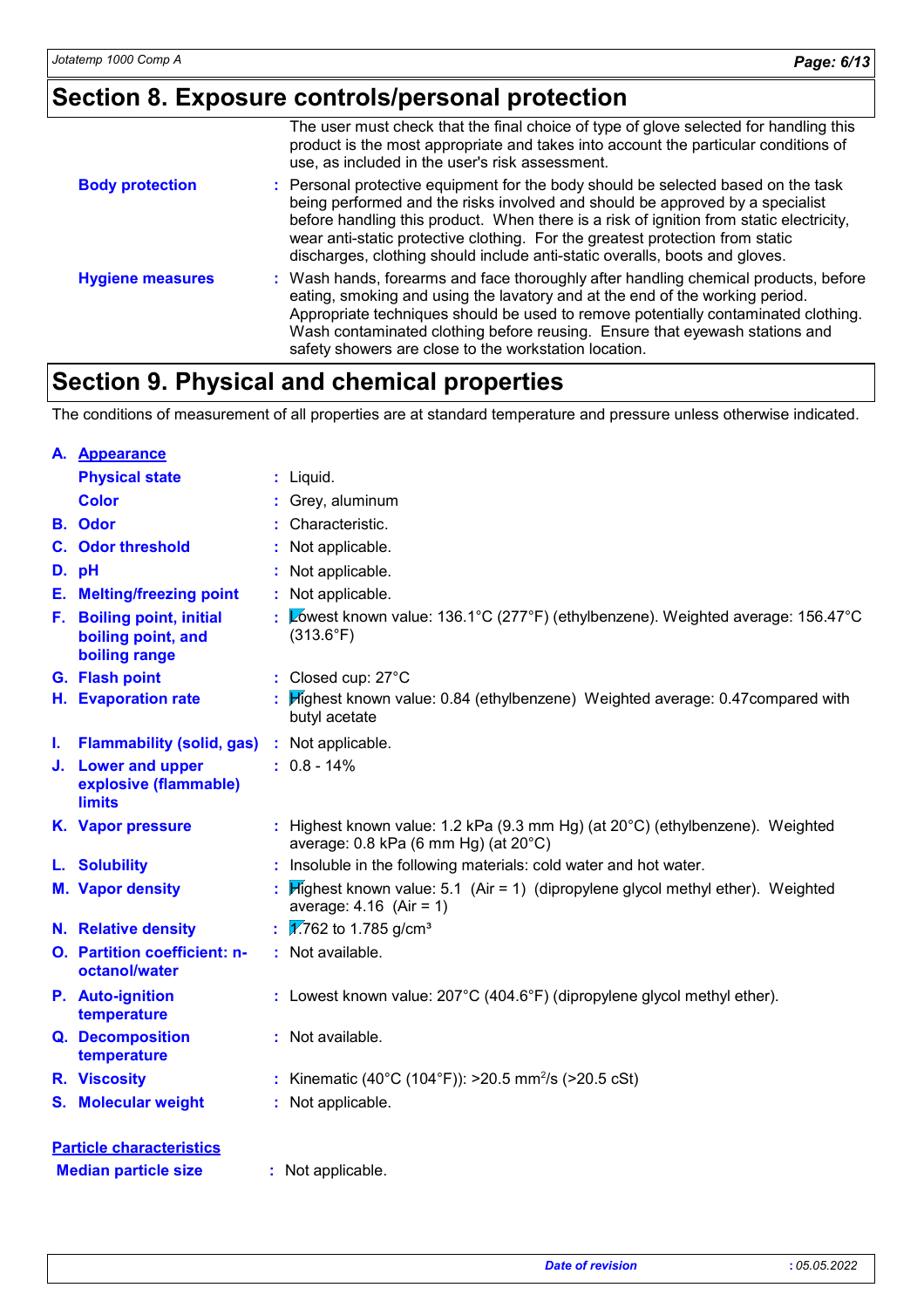### **Section 10. Stability and reactivity**

| <b>A.</b> Chemical stability                 | : The product is stable.                                                                                                                                                     |
|----------------------------------------------|------------------------------------------------------------------------------------------------------------------------------------------------------------------------------|
| <b>Possibility of hazardous</b><br>reactions | : Under normal conditions of storage and use, hazardous reactions will not occur.                                                                                            |
| <b>B.</b> Conditions to avoid                | : Avoid all possible sources of ignition (spark or flame). Do not pressurize, cut, weld,<br>braze, solder, drill, grind or expose containers to heat or sources of ignition. |
| C. Incompatible materials                    | : Keep away from the following materials to prevent strong exothermic reactions:<br>oxidizing agents, strong alkalis, strong acids.                                          |
| D. Hazardous<br>decomposition products       | : Under normal conditions of storage and use, hazardous decomposition products<br>should not be produced.                                                                    |

### **Section 11. Toxicological information**

There are no data available on the mixture itself. See Sections 2 and 3 for details.

Exposure to component solvent vapor concentrations in excess of the stated occupational exposure limit may result in adverse health effects such as mucous membrane and respiratory system irritation and adverse effects on the kidneys, liver and central nervous system. Solvents may cause some of the above effects by absorption through the skin. Repeated or prolonged contact with the mixture may cause removal of natural fat from the skin, resulting in non-allergic contact dermatitis and absorption through the skin. Ingestion may cause nausea, diarrhea and vomiting.

#### **A. Information on the likely :** Not available. **routes of exposure**

#### **Potential acute health effects**

| <b>Inhalation</b>            | : No known significant effects or critical hazards. |
|------------------------------|-----------------------------------------------------|
| <b>Ingestion</b>             | : No known significant effects or critical hazards. |
| <b>Skin contact</b>          | : No known significant effects or critical hazards. |
| <b>Eye contact</b>           | : No known significant effects or critical hazards. |
| Over-exposure signs/symptoms |                                                     |
| <b>Inhalation</b>            | : No specific data.                                 |

| Inhalation          | : No specific data. |
|---------------------|---------------------|
| <b>Ingestion</b>    | : No specific data. |
| <b>Skin contact</b> | : No specific data. |
| <b>Eye contact</b>  | : No specific data. |

#### **B. Health hazards**

#### **Acute toxicity**

| <b>Product/ingredient name</b> | <b>Result</b>                | <b>Species</b> | <b>Dose</b> | <b>Exposure</b>          |
|--------------------------------|------------------------------|----------------|-------------|--------------------------|
| <b>X</b> ylene                 | <b>LC50 Inhalation Vapor</b> | Rat            | $20$ mg/l   | 4 hours                  |
|                                | LD50 Oral                    | Rat            | 4300 mg/kg  | $\,$ $\,$                |
|                                | TDLo Dermal                  | Rabbit         | 4300 mg/kg  | $\overline{\phantom{a}}$ |
| ethylbenzene                   | <b>LC50 Inhalation Vapor</b> | Rat - Male     | $17.8$ mg/l | 4 hours                  |
|                                | LD50 Dermal                  | Rabbit         | >5000 mg/kg | $\overline{\phantom{0}}$ |
|                                | LD50 Oral                    | Rat            | 3500 mg/kg  | $\overline{\phantom{a}}$ |
| 2-butoxyethanol                | LD50 Oral                    | Guinea pig -   | 1414 mg/kg  | $\overline{\phantom{0}}$ |
|                                |                              | Male, Female   |             |                          |
|                                | LD50 Oral                    | Rat - Male,    | 1300 mg/kg  | $\overline{\phantom{0}}$ |
|                                |                              | Female         |             |                          |

#### **Irritation/Corrosion**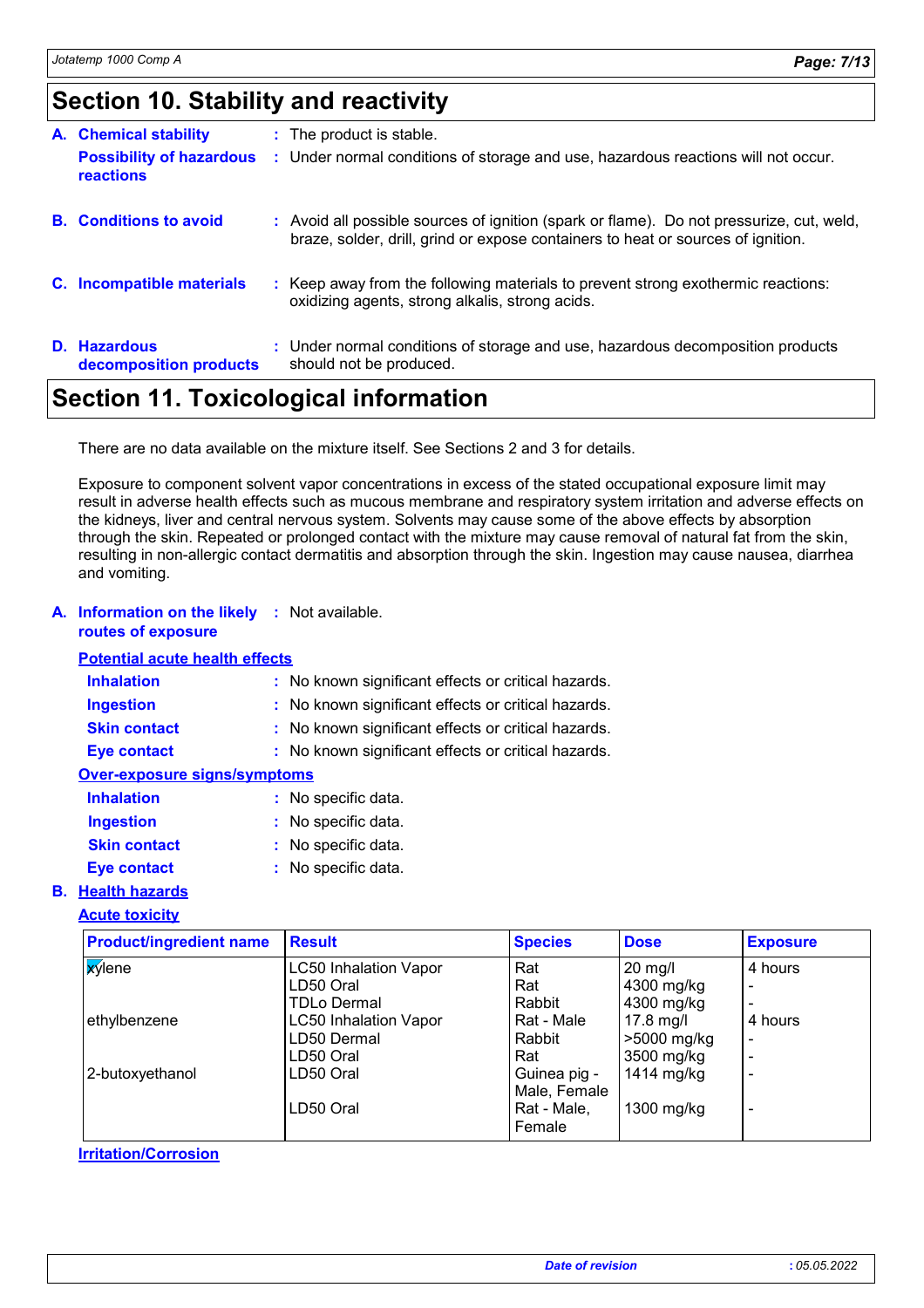### **Section 11. Toxicological information**

| <b>Product/ingredient name</b>     | <b>Result</b>            | <b>Species</b> | <b>Score</b>             | <b>Exposure</b>            | <b>Observation</b> |
|------------------------------------|--------------------------|----------------|--------------------------|----------------------------|--------------------|
| <b>X</b> ylene                     | Eyes - Mild irritant     | Rabbit         |                          | 87 milligrams -            |                    |
|                                    | Skin - Mild irritant     | Rat            |                          | 8 hours 60<br>microliters  |                    |
| dipropylene glycol methyl<br>ether | Eyes - Mild irritant     | Human          | -                        | 8 <sub>mg</sub>            |                    |
|                                    | Eyes - Mild irritant     | Rabbit         |                          | 24 hours<br>500 mg         |                    |
|                                    | Skin - Mild irritant     | Rabbit         |                          | 500 mg                     |                    |
| 2-butoxyethanol                    | Eyes - Moderate irritant | Rabbit         | $\overline{\phantom{0}}$ | 24 hours                   |                    |
|                                    | Skin - Mild irritant     | Rabbit         | $\overline{\phantom{0}}$ | $100 \text{ mg}$<br>500 mg |                    |

#### **Sensitization**

Not available.

#### **CMR - ISHA Article 42 Occupational Exposure Limits**

| <b>Product/ingredient name</b> | <b>Identifiers</b> | <b>Classification</b>        |
|--------------------------------|--------------------|------------------------------|
| <b>Mineral wool fiber</b>      | CAS: 65997-17-3    | CARCINOGENICITY - Category 2 |
| Ethyl benzene                  | CAS: 100-41-4      | CARCINOGENICITY - Category 2 |
| 2-Butoxyethanol                | CAS: 111-76-2      | CARCINOGENICITY - Category 2 |

#### **Mutagenicity**

**Conclusion/Summary :** No known significant effects or critical hazards.

#### **Carcinogenicity**

**Conclusion/Summary :** No known significant effects or critical hazards.

#### **Classification**

| <b>Product/ingredient name OSHA</b> | <b>IARC</b> | <b>NTP</b> | <b>ACGIH</b> |
|-------------------------------------|-------------|------------|--------------|
| gíass, oxide, chemicals             |             |            | A4           |
| zeolite                             |             | -          |              |
| 2-butoxyethanol                     |             | -          | A3           |

#### **Reproductive toxicity**

Not available.

#### **Teratogenicity**

**Conclusion/Summary :** No known significant effects or critical hazards. **Specific target organ toxicity (single exposure)**

| <b>Product/ingredient name</b> | <b>Category</b> | <b>Route of</b><br><b>exposure</b> | <b>Target organs</b>              |
|--------------------------------|-----------------|------------------------------------|-----------------------------------|
| xylene                         | Category 3      | $\overline{\phantom{a}}$           | Respiratory tract<br>l irritation |
| Methyl alcohol                 | Category 1      | $\overline{\phantom{a}}$           |                                   |

**Specific target organ toxicity (repeated exposure)**

| <b>Product/ingredient name</b> | <b>Category</b> | <b>Route of</b><br><b>exposure</b> | <b>Target organs</b> |
|--------------------------------|-----------------|------------------------------------|----------------------|
| ∥ <mark>et</mark> hylbenzene   | Category 2      | -                                  | ∣hearing organs      |

**Aspiration hazard**

| <b>Product/ingredient name</b> | Result                                |  |
|--------------------------------|---------------------------------------|--|
| <b>xylene</b>                  | <b>ASPIRATION HAZARD - Category 1</b> |  |
| ethylbenzene                   | <b>ASPIRATION HAZARD - Category 1</b> |  |

#### **Potential chronic health effects**

**Chronic toxicity**

**General :** No known significant effects or critical hazards.

*Date of revision* **:** *05.05.2022*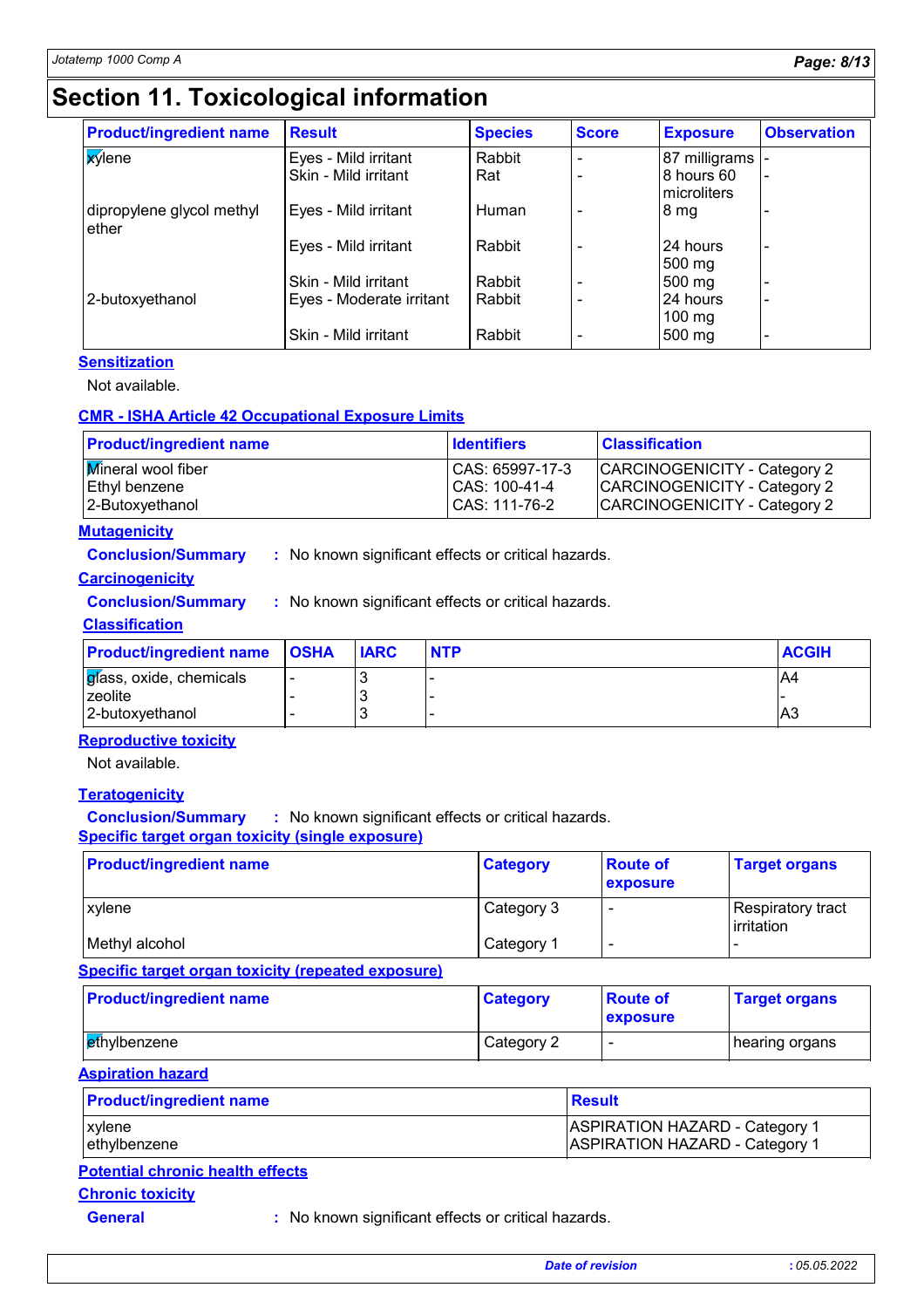## **Section 11. Toxicological information**

- 
- **Carcinogenicity** : No known significant effects or critical hazards.
- 
- **Mutagenicity :** No known significant effects or critical hazards.
- 
- **Reproductive toxicity :** No known significant effects or critical hazards.

#### **Numerical measures of toxicity**

**Acute toxicity estimates**

| <b>Product/ingredient name</b>       | Oral (mg/<br>kg) | <b>Dermal</b><br>(mg/kg) | Inhalation<br>(gases)<br>(ppm) | <b>Inhalation</b><br>(vapors)<br>(mg/l) | <b>Inhalation</b><br>(dusts)<br>and mists)<br>(mg/l) |
|--------------------------------------|------------------|--------------------------|--------------------------------|-----------------------------------------|------------------------------------------------------|
| <b>Jotatemp 1000 Comp A (MM-WCS)</b> | 28105.4          | 14715.9                  | N/A                            | 136                                     | N/A                                                  |
| xylene                               | 4300             | 1100                     | N/A                            | 20                                      | N/A                                                  |
| ethylbenzene                         | 3500             | N/A                      | N/A                            | 17.8                                    | N/A                                                  |
| 2-butoxyethanol                      | 1200             | N/A                      | N/A                            | 11                                      | N/A                                                  |
| Methyl alcohol                       | 100              | 300                      | N/A                            | 3                                       | N/A                                                  |

### **Section 12. Ecological information**

#### **A. Ecotoxicity**

This material is toxic to aquatic life with long lasting effects.

| <b>Product/ingredient name</b> | <b>Result</b>                           | <b>Species</b>                      | <b>Exposure</b> |
|--------------------------------|-----------------------------------------|-------------------------------------|-----------------|
| trízinc bis(orthophosphate)    | Acute LC50 0.14 mg/l                    | Fish - Oncorhynchus mykiss          | 96 hours        |
|                                | Chronic NOEC 0.1 mg/l                   | Micro-organism                      | 4 hours         |
| xylene                         | Acute LC50 8500 µg/l Marine water       | Crustaceans - Palaemonetes<br>pugio | 48 hours        |
|                                | Acute LC50 13400 µg/l Fresh water       | Fish - Pimephales promelas          | 96 hours        |
| zeolite                        | Acute LC50 377.17 mg/l                  | Daphnia                             | 96 hours        |
|                                | Chronic NOEC 200000 µg/l Fresh<br>water | Daphnia - Daphnia magna             | 21 days         |
| ethylbenzene                   | Acute EC50 7700 µg/l Marine water       | Algae - Skeletonema costatum        | 96 hours        |
|                                | Acute EC50 2.93 mg/l                    | Daphnia                             | 48 hours        |
|                                | Acute LC50 4.2 mg/l                     | Fish                                | 96 hours        |
| 2-butoxyethanol                | Acute EC50 1000 mg/l Fresh water        | Daphnia - Daphnia magna             | 48 hours        |
|                                | Acute LC50 1000 mg/l Marine water       | Crustaceans -                       | 48 hours        |
|                                |                                         | Chaetogammarus marinus -            |                 |
|                                |                                         | Young                               |                 |

#### **Persistence and degradability B.**

| <b>Product/ingredient name Aquatic half-life</b> |                          | <b>Photolysis</b> | Biodegradability |
|--------------------------------------------------|--------------------------|-------------------|------------------|
| <b>frizinc bis(orthophosphate)</b>               |                          |                   | Not readily      |
| <b>xvlene</b>                                    |                          |                   | Readily          |
| dipropylene glycol methyl                        | $\overline{\phantom{0}}$ |                   | Readily          |
| ether                                            |                          |                   |                  |
| ethylbenzene                                     |                          |                   | Readily          |

#### **Bioaccumulative potential C.**

| <b>Product/ingredient name</b> | $LoaPow$                 | <b>BCF</b>   | <b>Potential</b> |
|--------------------------------|--------------------------|--------------|------------------|
| trízinc bis(orthophosphate)    | $\overline{\phantom{a}}$ | 60960        | high             |
| xylene                         | 3.12                     | 8.1 to 25.9  | low              |
| dipropylene glycol methyl      | 0.004                    |              | <b>Ilow</b>      |
| ether                          |                          |              |                  |
| zeolite                        |                          | 0.59 to 0.95 | llow             |
| ethylbenzene                   | 3.6                      |              | low              |
| 2-butoxyethanol                | 0.81                     | -            | llow             |
| Methyl alcohol                 | $-0.77$                  | < 10         | llow             |

#### **Mobility in soil D.**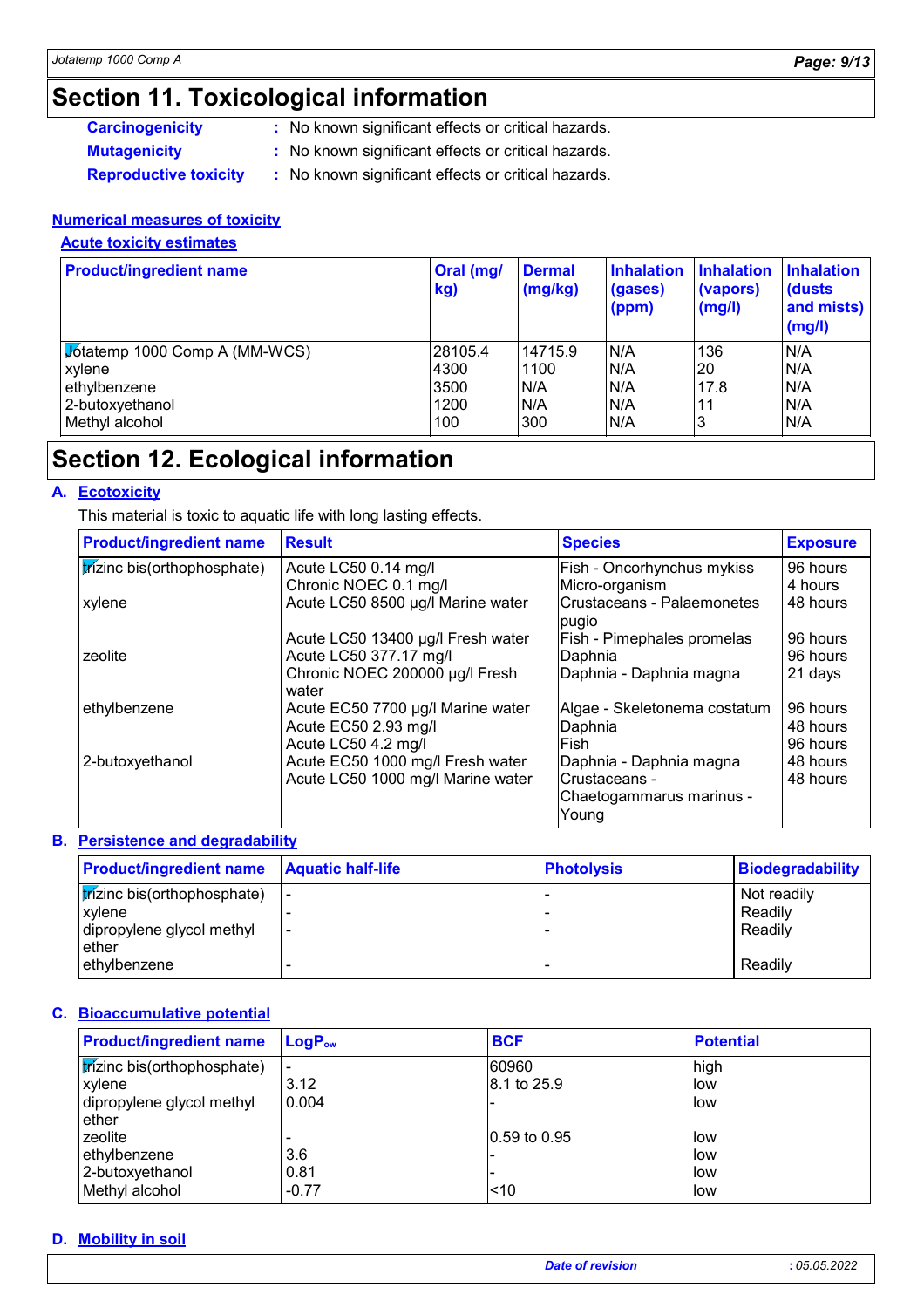### **Section 12. Ecological information**

**Soil/water partition coefficient (KOC)**

**:** Not available.

**E. Other adverse effects :** No known significant effects or critical hazards.

### **Section 13. Disposal considerations**

The generation of waste should be avoided or minimized wherever possible. Disposal of this product, solutions and any by-products should at all times comply with the requirements of environmental protection and waste disposal legislation and any regional local authority requirements. Dispose of surplus and nonrecyclable products via a licensed waste disposal contractor. Waste should not be disposed of untreated to the sewer unless fully compliant with the requirements of all authorities with jurisdiction. Waste packaging should be recycled. Incineration or landfill should only be considered when recycling is not feasible. **A. Disposal methods :**

**B. Disposal precautions :** This material and its container must be disposed of in a safe way. Care should be taken when handling emptied containers that have not been cleaned or rinsed out. Empty containers or liners may retain some product residues. Vapor from product residues may create a highly flammable or explosive atmosphere inside the container. Do not cut, weld or grind used containers unless they have been cleaned thoroughly internally. Avoid dispersal of spilled material and runoff and contact with soil, waterways, drains and sewers.

### **Section 14. Transport information**

|                                                          |                                                                                                                                                                                                                                                         | <b>UN</b>                                                            | <b>IMDG</b>                                                                                         | <b>IATA</b>                                                              |
|----------------------------------------------------------|---------------------------------------------------------------------------------------------------------------------------------------------------------------------------------------------------------------------------------------------------------|----------------------------------------------------------------------|-----------------------------------------------------------------------------------------------------|--------------------------------------------------------------------------|
| A. UN number                                             | <b>UN1263</b>                                                                                                                                                                                                                                           |                                                                      | <b>UN1263</b>                                                                                       | <b>UN1263</b>                                                            |
| <b>B. UN proper</b><br>shipping name                     | Paint                                                                                                                                                                                                                                                   |                                                                      | Paint. Marine pollutant (trizinc<br>bis(orthophosphate))                                            | Paint                                                                    |
| <b>C. Transport</b><br>hazard class(es)                  | 3                                                                                                                                                                                                                                                       |                                                                      | 3                                                                                                   | 3                                                                        |
| <b>D. Packing group</b>                                  | III                                                                                                                                                                                                                                                     |                                                                      | III                                                                                                 | III                                                                      |
| <b>E. Environmental</b><br>hazards                       | Yes. The environmentally<br>hazardous substance mark is<br>not required.                                                                                                                                                                                |                                                                      | Yes.                                                                                                | Yes. The environmentally<br>hazardous substance mark is<br>not required. |
| <b>Additional information</b>                            |                                                                                                                                                                                                                                                         |                                                                      |                                                                                                     |                                                                          |
| <b>UN</b>                                                |                                                                                                                                                                                                                                                         | : Tunnel restriction code: (D/E)<br>Hazard identification number: 30 |                                                                                                     |                                                                          |
| <b>IMDG</b>                                              |                                                                                                                                                                                                                                                         | <b>Emergency schedules F-E, S-E</b>                                  | : The marine pollutant mark is not required when transported in sizes of $\leq$ 5 L or $\leq$ 5 kg. |                                                                          |
| <b>IATA</b>                                              | : The environmentally hazardous substance mark may appear if required by other<br>transportation regulations.                                                                                                                                           |                                                                      |                                                                                                     |                                                                          |
| user                                                     | <b>F. Special precautions for</b><br>: Transport within user's premises: always transport in closed containers that are<br>upright and secure. Ensure that persons transporting the product know what to do in<br>the event of an accident or spillage. |                                                                      |                                                                                                     |                                                                          |
| <b>Transport in bulk according</b><br>to IMO instruments |                                                                                                                                                                                                                                                         | : Not available.                                                     |                                                                                                     |                                                                          |

Transport in accordance with ADR/RID, IMDG/IMO and ICAO/IATA and national regulation.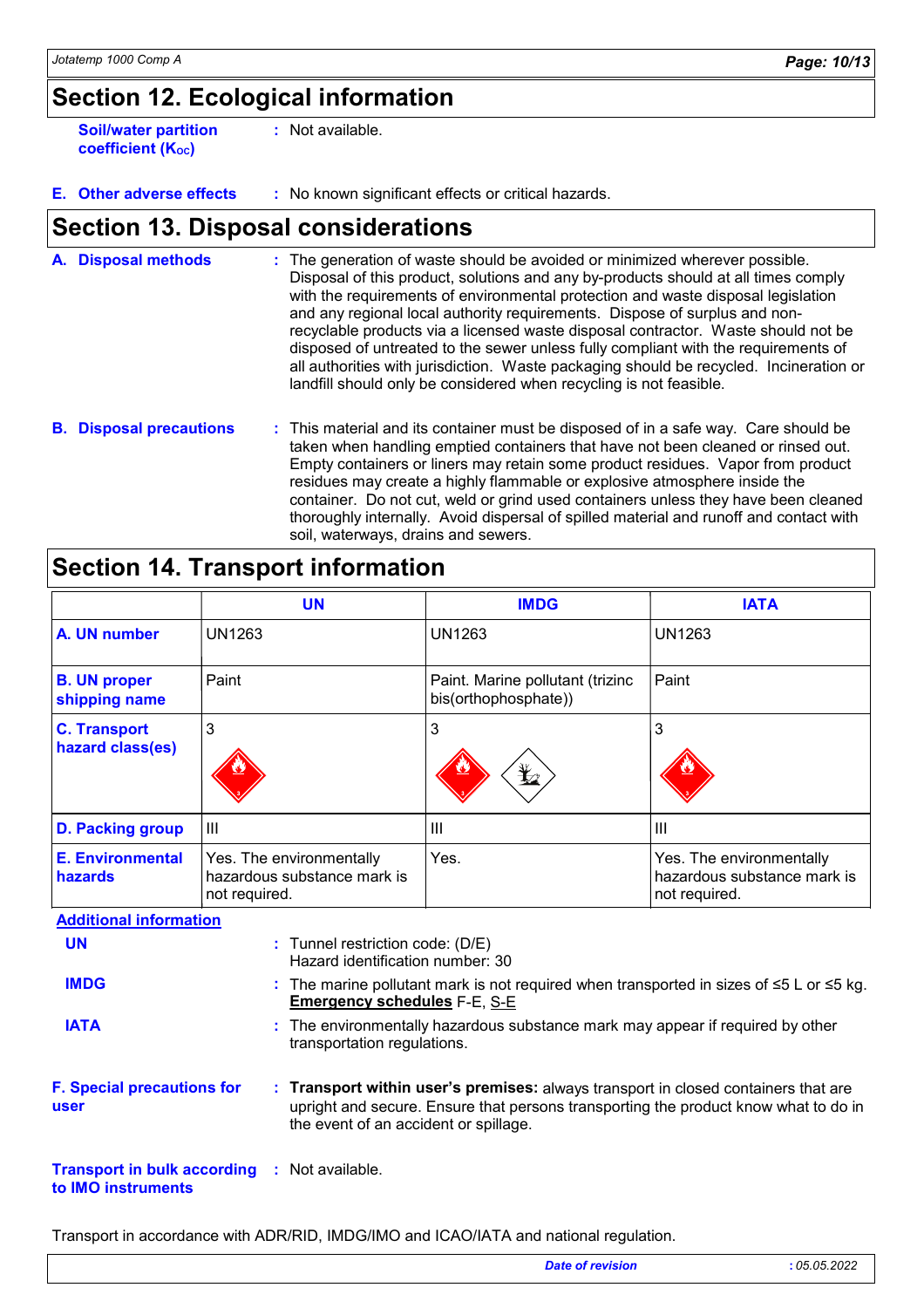### **Section 15. Regulatory information**

| A. Regulation according to ISHA                                                                                                                                                                           |                                                                                                                                                |
|-----------------------------------------------------------------------------------------------------------------------------------------------------------------------------------------------------------|------------------------------------------------------------------------------------------------------------------------------------------------|
| <b>ISHA article 117</b><br>(Harmful substances<br>prohibited from<br>manufacture)                                                                                                                         | : None of the components are listed.                                                                                                           |
| <b>ISHA article 118</b><br>(Harmful substances<br>requiring permission)                                                                                                                                   | : None of the components are listed.                                                                                                           |
| <b>Article 2 of Youth</b><br><b>Protection Act on</b><br><b>Substances Hazardous</b><br>to Youth                                                                                                          | : Not applicable.                                                                                                                              |
|                                                                                                                                                                                                           | <b>Exposure Limits of Chemical Substances and Physical Factors</b>                                                                             |
| The following components have an OEL:<br>talc (non-asbestos form)<br>glass, oxide, chemicals<br>xylene<br>dipropylene glycol methyl ether<br>zeolite<br>ethylbenzene<br>2-butoxyethanol<br>Methyl alcohol |                                                                                                                                                |
| <b>ISHA Enforcement Regs</b><br><b>Annex 19 (Exposure</b><br>standards established<br>for harmful factors)                                                                                                | : The following components are listed: methanol                                                                                                |
| <b>ISHA Enforcement Regs</b><br><b>Annex 21 (Harmful</b><br>factors subject to Work<br><b>Environment</b><br><b>Measurement)</b>                                                                          | The following components are listed: xylene, aluminum and its compounds, ethyl<br>benzene, 2-butoxyethanol / EGBE                              |
| <b>ISHA Enforcement Regs</b><br><b>Annex 22 (Harmful</b><br><b>Factors Subject to</b><br><b>Special Health Check-</b><br>up)                                                                              | The following components are listed: Glass fiber dusts, Xylene, Aluminum and its<br>compounds, Ethyl benzene, 2-Butoxyethanol                  |
| <b>Standard of Industrial</b><br><b>Safety and Health</b><br><b>Annex 12 (Hazardous</b><br>substances subject to<br>control)                                                                              | : The following components are listed: zinc and its compounds, xylene, aluminum and<br>its compounds, ethyl benzene, 2-butoxyethanol           |
| <b>B.</b> Regulation according to Chemicals Control Act                                                                                                                                                   |                                                                                                                                                |
| <b>CCA Article 11 (TRI)</b>                                                                                                                                                                               | : The following components are listed: Zinc and its compounds, Xylene including o-,m-<br>,p- isomer, Aluminium and its compounds, Ethylbenzene |
| <b>Reach Article 27)</b>                                                                                                                                                                                  | Article 18 Prohibited (K-: None of the components are listed.                                                                                  |
| <b>Article 19 Subject to</b><br>authorization (K-Reach<br><b>Article 25)</b>                                                                                                                              | : None of the components are listed.                                                                                                           |
| <b>Article 20 Toxic</b><br><b>Chemicals (K-Reach</b><br><b>Article 20)</b>                                                                                                                                | : Not applicable                                                                                                                               |
| <b>Reach Article 27)</b>                                                                                                                                                                                  | Article 20 Restricted (K-: None of the components are listed.                                                                                  |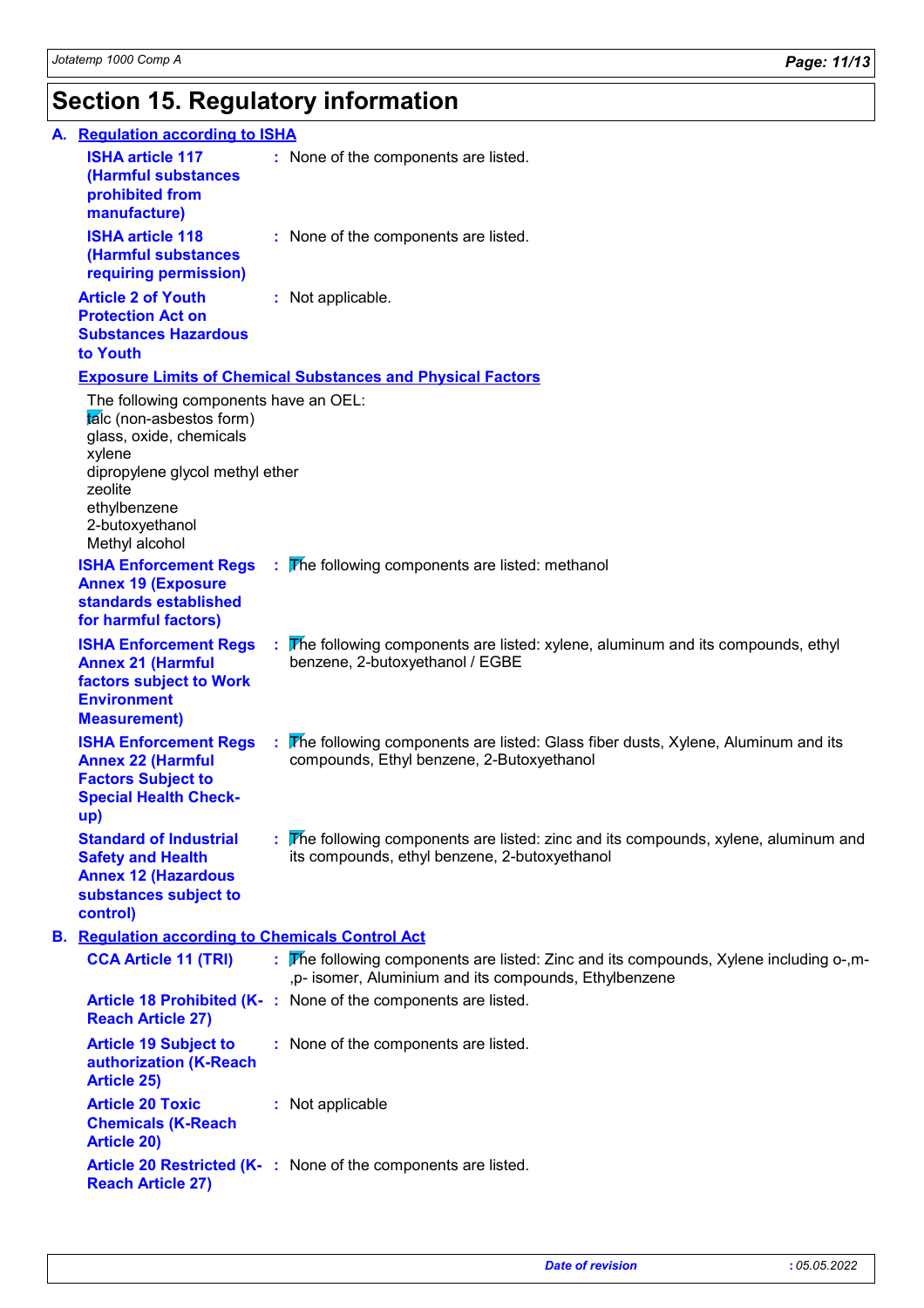# **Section 15. Regulatory information**

|    | <b>CCA Article 39</b><br><b>(Accident Precaution</b><br><b>Chemicals)</b>       | : None of the components are listed.                                                                                                                                                                 |
|----|---------------------------------------------------------------------------------|------------------------------------------------------------------------------------------------------------------------------------------------------------------------------------------------------|
|    | <b>Existing Chemical</b><br><b>Substances Subject to</b><br><b>Registration</b> | : The following components are listed: Trizinc bis(orthophosphate, Xylene;<br>Dimethylbenzene, Methanol; Methyl alcohol, Quartz, Lead                                                                |
|    | <b>C. Dangerous Materials</b><br><b>Safety Management Act</b>                   | : Class: Class 4 - Flammable Liquid<br>Item: 4. Class 2 petroleums - Water-insoluble liquid<br>Threshold: 1000 L<br>Danger category: III<br>Signal word: Contact with sources of ignition prohibited |
|    | <b>D.</b> Wastes regulation                                                     | : Dispose of contents and container in accordance with all local, regional, national<br>and international regulations.                                                                               |
| Е. | <b>Regulation according to other foreign laws</b>                               |                                                                                                                                                                                                      |
|    | <b>International regulations</b>                                                |                                                                                                                                                                                                      |
|    |                                                                                 | <b>Chemical Weapon Convention List Schedules I, II &amp; III Chemicals</b>                                                                                                                           |
|    | Not listed.                                                                     |                                                                                                                                                                                                      |
|    | <b>Montreal Protocol</b>                                                        |                                                                                                                                                                                                      |
|    | Not listed.                                                                     |                                                                                                                                                                                                      |
|    |                                                                                 | <b>Stockholm Convention on Persistent Organic Pollutants</b>                                                                                                                                         |
|    | Not listed.                                                                     |                                                                                                                                                                                                      |
|    |                                                                                 | <b>Rotterdam Convention on Prior Informed Consent (PIC)</b>                                                                                                                                          |
|    | Not listed.                                                                     |                                                                                                                                                                                                      |
|    |                                                                                 | <b>UNECE Aarhus Protocol on POPs and Heavy Metals</b>                                                                                                                                                |
|    | Not listed.                                                                     |                                                                                                                                                                                                      |

## **Section 16. Other information**

| : - Registry of Toxic Effects of Chemical Substances<br>A. References<br>- United States Environmental Protection Agency ECOTOX<br><b>B.</b> Date of issue<br>: 25.01.2022<br>: 05.05.2022<br>Date of revision<br>C. Version<br>: 1.01<br>: 05.05.2022<br>Date of printing<br>D. Other<br>Indicates information that has changed from previously issued version.<br><b>Key to abbreviations</b><br>$:$ ATE = Acute Toxicity Estimate<br><b>BCF</b> = Bioconcentration Factor<br>GHS = Globally Harmonized System of Classification and Labelling of Chemicals<br>IATA = International Air Transport Association<br>IBC = Intermediate Bulk Container<br><b>IMDG = International Maritime Dangerous Goods</b><br>LogPow = logarithm of the octanol/water partition coefficient<br>MARPOL = International Convention for the Prevention of Pollution From Ships,<br>1973 as modified by the Protocol of 1978. ("Marpol" = marine pollution)<br>$N/A = Not available$<br>SGG = Segregation Group |                              |                     |
|-----------------------------------------------------------------------------------------------------------------------------------------------------------------------------------------------------------------------------------------------------------------------------------------------------------------------------------------------------------------------------------------------------------------------------------------------------------------------------------------------------------------------------------------------------------------------------------------------------------------------------------------------------------------------------------------------------------------------------------------------------------------------------------------------------------------------------------------------------------------------------------------------------------------------------------------------------------------------------------------------|------------------------------|---------------------|
|                                                                                                                                                                                                                                                                                                                                                                                                                                                                                                                                                                                                                                                                                                                                                                                                                                                                                                                                                                                               |                              |                     |
|                                                                                                                                                                                                                                                                                                                                                                                                                                                                                                                                                                                                                                                                                                                                                                                                                                                                                                                                                                                               |                              |                     |
|                                                                                                                                                                                                                                                                                                                                                                                                                                                                                                                                                                                                                                                                                                                                                                                                                                                                                                                                                                                               |                              |                     |
|                                                                                                                                                                                                                                                                                                                                                                                                                                                                                                                                                                                                                                                                                                                                                                                                                                                                                                                                                                                               |                              |                     |
|                                                                                                                                                                                                                                                                                                                                                                                                                                                                                                                                                                                                                                                                                                                                                                                                                                                                                                                                                                                               |                              |                     |
|                                                                                                                                                                                                                                                                                                                                                                                                                                                                                                                                                                                                                                                                                                                                                                                                                                                                                                                                                                                               |                              |                     |
|                                                                                                                                                                                                                                                                                                                                                                                                                                                                                                                                                                                                                                                                                                                                                                                                                                                                                                                                                                                               |                              |                     |
|                                                                                                                                                                                                                                                                                                                                                                                                                                                                                                                                                                                                                                                                                                                                                                                                                                                                                                                                                                                               |                              | UN = United Nations |
|                                                                                                                                                                                                                                                                                                                                                                                                                                                                                                                                                                                                                                                                                                                                                                                                                                                                                                                                                                                               | Alla Albana, Alamania albana |                     |

**Notice to reader**